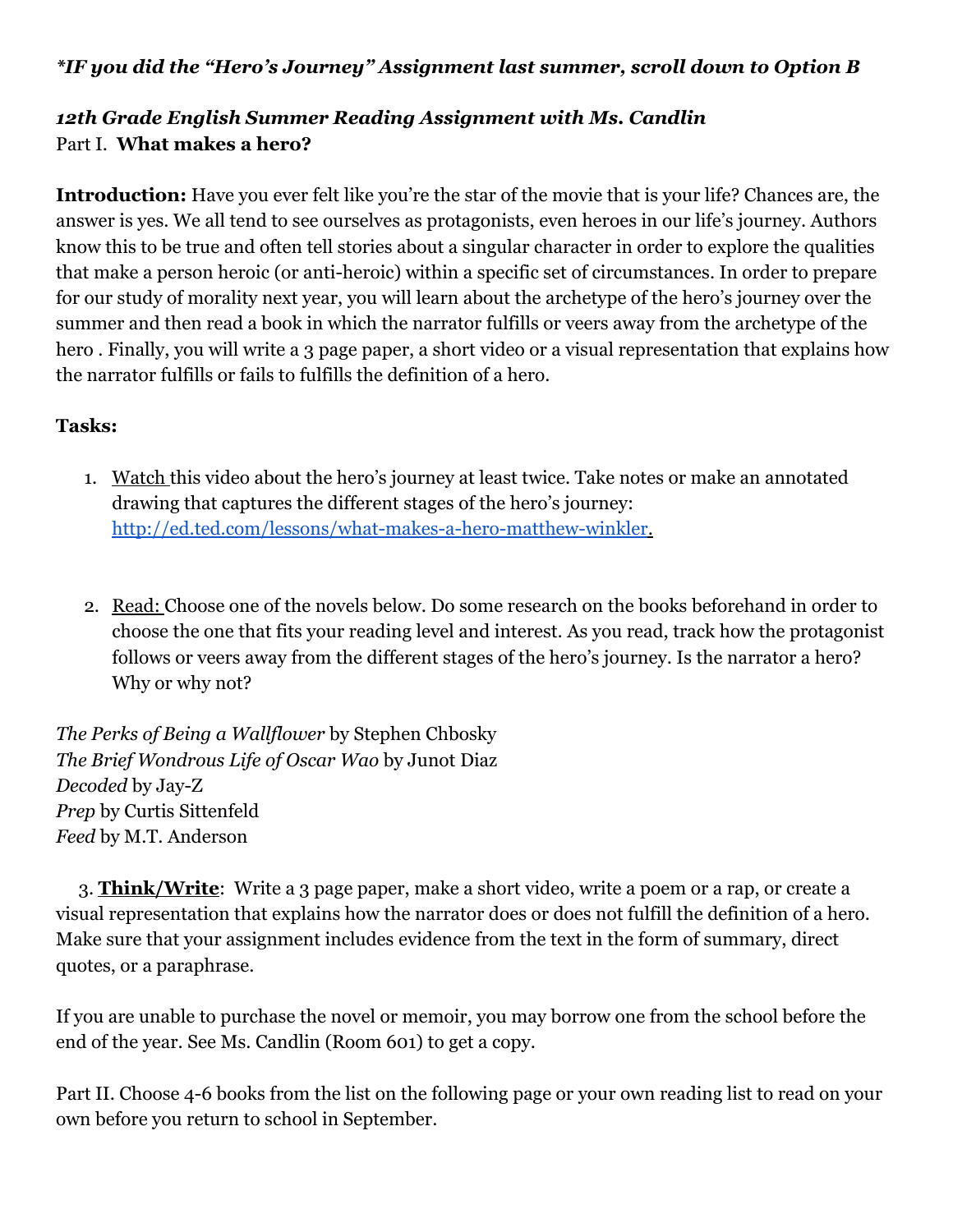# *Option B 12th Grade English Summer Reading Assignment with Ms. Candlin*

Part I. What is the danger of a single story**?**

**Introduction:** In Ms. Whittemore's 11th grade class, students examined how dominant narratives shape reality and our expectations of what is "normal." According The Inclusive Teaching initiative at the University of Michigan:

A dominant narrative is an explanation or story that is told in service of the dominant social group's *interests and ideologies. It usually achieves dominance through repetition, the apparent authority of the speaker (often accorded to speakers who represent the dominant social groups), and the silencing of alternative accounts. Because dominant narratives are so normalized through their repetition and authority, they have the illusion of being objective and apolitical, when in fact they are neither.*

### **Tasks:**

- 1. Paraphrase the University of Michigan's definition of a "dominant narrative." Then, provide one example of a dominant narrative that you have encountered in your life. This may include a pattern you notice on social media, a story you learned about history or some aspect of history, or an expectation that you feel pressure to conform to.
- 2. Watch this video of Cimamanda Adichie's lecture, "The Danger of a Single Story" [https://www.ted.com/talks/chimamanda\\_adichie\\_the\\_danger\\_of\\_a\\_single\\_story?language=](https://www.ted.com/talks/chimamanda_adichie_the_danger_of_a_single_story?language=en) [en.](https://www.ted.com/talks/chimamanda_adichie_the_danger_of_a_single_story?language=en) Watch it at least twice and pause frequently. Take notes or make a diagram that captures her arguments and evidence. You will turn your notes in on the first day of school.
- 3. Read: Choose one of the novels below. Do some research on the books beforehand in order to choose the one that fits your reading level and interest. As you read, consider how the narrative conforms to or veers away from the dominant narrative. In what ways does the text challenge the "single story" that Adichie addresses in her lecture.

*Drown* by Junot Diaz *The Great Gatscy* by F. Scott Fitzgerald *The Hate U Give* by Angie Thomas

 3. **Think/Write**: Write a 3 page paper, make a short video, write a poem or a rap, or create a visual representation that explains how some aspect of the book you read reinforces, challenges, or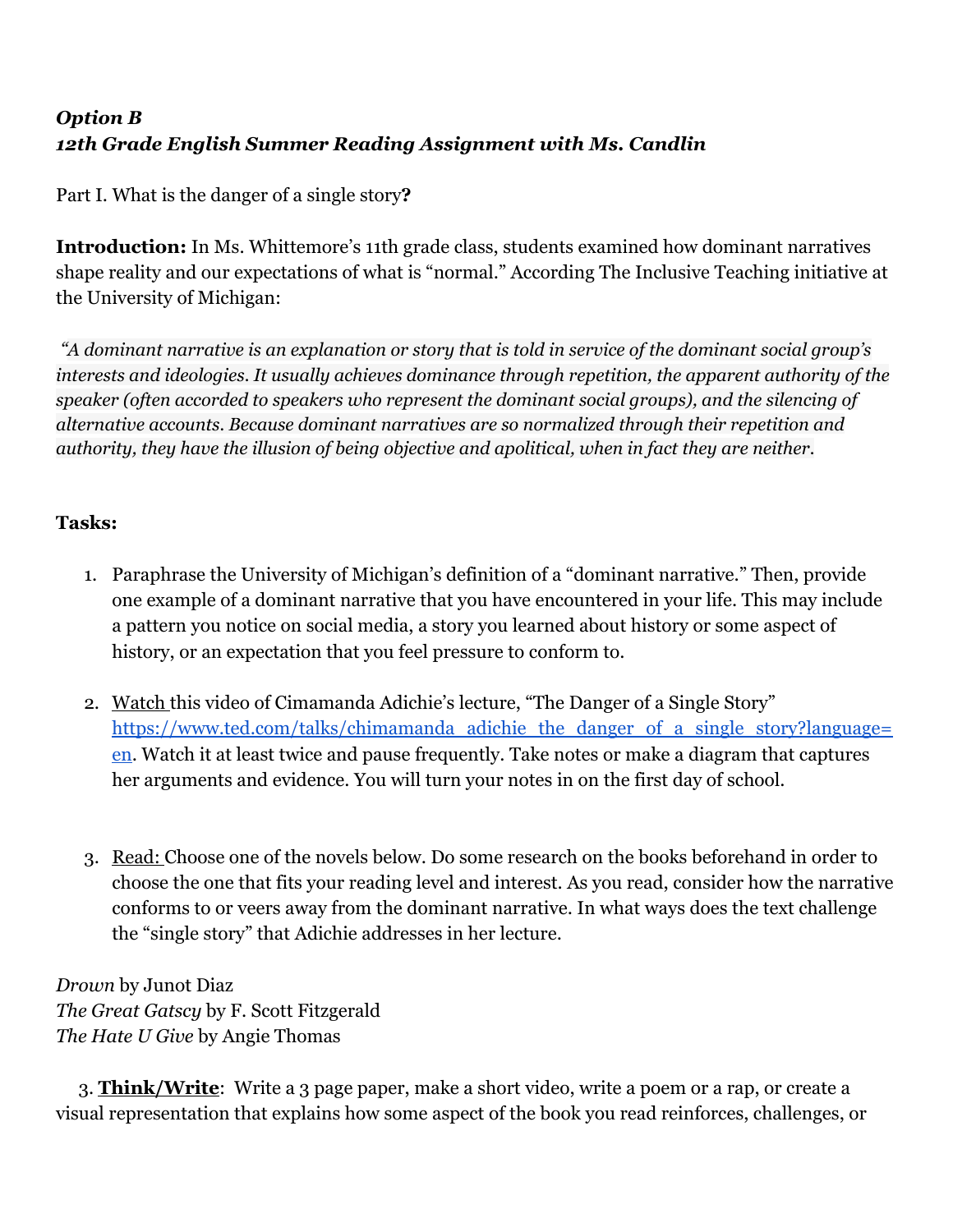complicates a dominant narrative. Make sure that your assignment includes evidence from the text in the form of summary, direct quotes, or a paraphrase.

Part II. Choose 4-6 books from the list on the following page or your own reading list to read on your own before you return to school in September.

*Texts for Grades 11 and 12*

| Title                                                | Author                  |
|------------------------------------------------------|-------------------------|
| A Place to Stand                                     | Jimmy Santiago Baca     |
| A Thousand Splendid Suns                             | Khaled Hosseini         |
| Always Running: La Vida Loca, Gang Days in L.A.      | Luis Rodriguez          |
| The Blind Side: Evolution of a Game                  | Michael Lewis           |
| Divergent                                            | Veronica Roth           |
| The Maze Runner                                      | <b>James Dashner</b>    |
| Miss Peregrine's Home for Peculiar Children          | <b>Ransom Riggs</b>     |
| The Wolf of Wall Street                              | Jordan Belfort          |
| <b>American Gods</b>                                 | Neil Gaiman             |
| Breaking Night: A Memoir of Forgiveness and Survival | Liz Murray              |
| The Glass Castle: A Memoir                           | <b>Jeanette Walls</b>   |
| My Sister's Keeper                                   | Jodi Picoult            |
| Room                                                 | Emma Donahue            |
| Orange is the New Black: My Year in a Women's Prison | Piper Kerman            |
| Gone Girl                                            | Gillian Flynn           |
| <b>Sharp Objects</b>                                 | Gillian Flynn           |
| Pet Cemetery                                         | <b>Stephen King</b>     |
| Teen Angst                                           | Ned Vizzini             |
| Keesha's House                                       | <b>Helen Frost</b>      |
| Looking for Alaska                                   | John Green              |
| Ender's Game                                         | <b>Orson Scott Card</b> |
| 4,000 Days: My Life and Survival in a Bangkok Prison | <b>Warren Fellows</b>   |
| The Lovely Bones                                     | Alice Sebold            |
| If I Stay                                            | Gayle Forman            |
| Where She Went                                       | Gayle Forman            |
| Lord of the Flies                                    | <b>William Golding</b>  |
| The Catcher in the Rye                               | J.D. Salinger           |
| The Hobbit                                           | J.R.R. Tolkien          |
| The Princess Bride                                   | William Goldman         |
| To Kill a Mockingbird                                | Harper Lee              |
| <b>Water for Elephants</b>                           | Sara Gruen              |
| The Night Circus                                     | Erin Morgenstern        |
| Ghosts of War: The True Story of a 19-Year Old GI    | <b>Ryan Smithson</b>    |
| A Short History of Nearly Everything                 | <b>Bill Bryson</b>      |
| The Beach                                            | Alex Garland            |
| The Mitch Rapp Series                                | Vince Flynn             |
| Patient Zero                                         | Jonathan Maberry        |
| Jurassic Park                                        | Michael Crichton        |